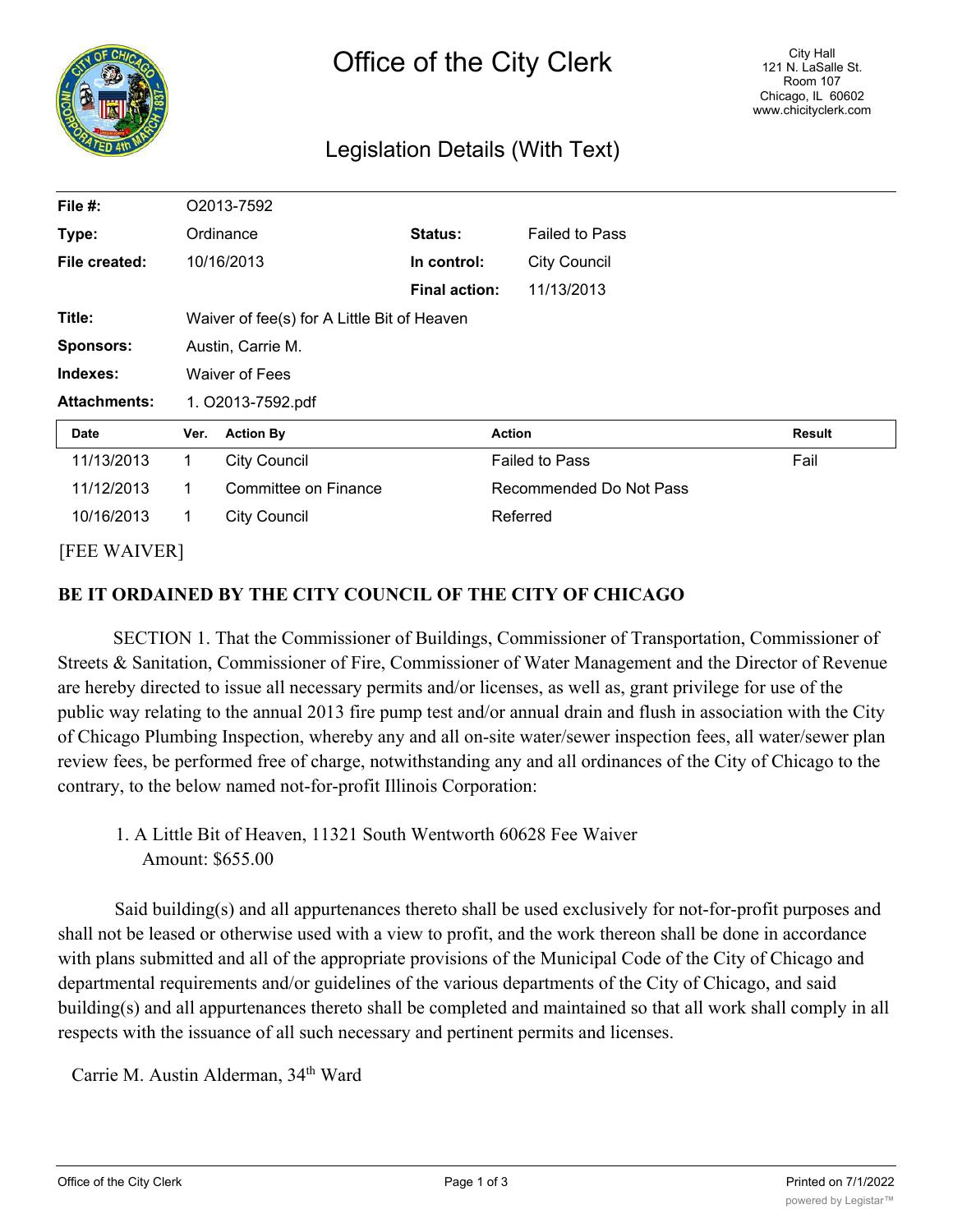(Job Number: 1240 Proposal)

## **^IOB«PW!l^COMPANy**

## PROFASTS, I -N'-G.

09/24/2013

Ms. Sheila Braxton A Little Bit of Heaven 11321 S Wentworth Chicago, IL 60628

#### **Re: Annual Fire Pump Test ® 11321 S Wentworth**

Dear Ms. Braxton

We would like to take this opportunity to thank you for your business. In preparing for the 2013 inspections, we are letting our customers know our fees. The cost is as follows:

Annual full flow fire pump test- (1) fire pump: \$475.00 City of Chicago permit fee for (1) 500 GPM fire pump: \$180.00\* **TOTAL FIXED COST: \$ 655.00**

•PROFASTS, INC. will obtain the fire pump test permit from the City of Chicago and make all necessary arrangements for scheduling your 2013 fire pump test with the Chicago Fire Prevention Bureau. Please note, if you have been issued a tax exempt letter by your alderman please forward us a copy. You may be exempt from paying 1he City of Chicago permit fee.

If you would like us to schedule your fire pump test with the Chicago Fire Prevention Bureau, please fax back the signed attached proposal showing your acceptance, at your earliest convenience. Your signature below indicates acceptance of this proposal.

*We thank you for your attention to our proposal. If you have any questions, or if we can be of further assistance,*

*please contact our.offipe. , - a*

Job Number: 1240 proposal

Cordially, Profasts, Inc.

# *A Little Bit of Heaven, Inc.*

*Providing Heavenly Shelter for the Homeless*

*founder OAs. Lardcfttomxton*

*Officers ofthe (board*

*Kfvin<Bmxfon Chairman ofthe (Board*

*(Dctisa Itmkm Treasurer*

*Joyce Jlmmons Secretary*

*Sheila (Bratfon 'Executive CEO*

*Memhers ofthe (Board*